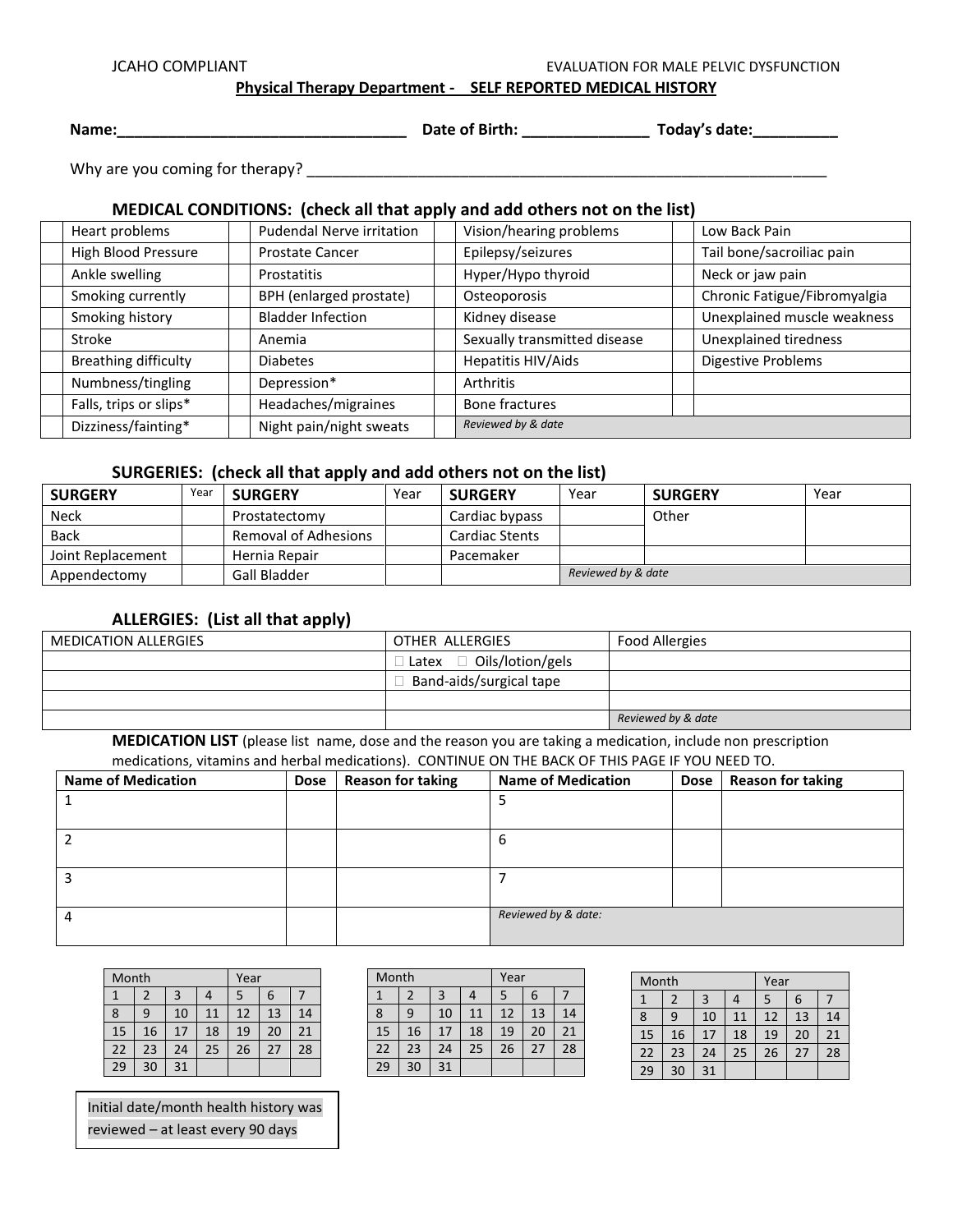## Section A: BLADDER RELATED SYMPTOMS: (If you do not have any bladder symptoms, skip Section A)

| $\mathbf{v}$ | <b>Difficulty Voiding</b>                                                                                      | $\mathbf{v}$ | <b>Bladder Pain</b>       | $\mathbf{V}$ | <b>Bladder History</b>       |  |
|--------------|----------------------------------------------------------------------------------------------------------------|--------------|---------------------------|--------------|------------------------------|--|
|              | Trouble initiating urine stream                                                                                |              | Painful urination         |              | Shy Bladder                  |  |
|              | Intermittent/slow urinary stream                                                                               |              | Discomfort in the bladder |              | Blood in urine               |  |
|              | Trouble emptying bladder                                                                                       |              | Pain with bladder filling |              | Frequent bladder infections  |  |
|              | Straining or pushing to empty bladder                                                                          |              | Pain relief after voiding |              | Pelvic Pressure/heaviness    |  |
|              | Can't feel urge/bladder fullness                                                                               |              |                           |              | <b>Interstitial Cystitis</b> |  |
|              | Childhood bladder problems<br>Dribbling after urination                                                        |              |                           |              |                              |  |
|              | URINARY FREQUENCY/URGENCY (If you have urgency/frequency, please answer the following questions)               |              |                           |              |                              |  |
|              | How often do you urinate during the day ______times/day OR every ______ hours                                  |              |                           |              |                              |  |
|              | How often do you wake up at night to urinate? ______times/night                                                |              |                           |              |                              |  |
|              | When you feel the urge to urinate, how long can you delay before you "just have to go"? ___ minutes __ hours   |              |                           |              |                              |  |
|              | Usually, the amount of urine passed is ______ small _____ medium ____ quite a lot                              |              |                           |              |                              |  |
|              | URINARY LEAKAGE (If you have urinary leakage, please answer the following questions)                           |              |                           |              |                              |  |
|              | What causes leakage? _____cough _____sneeze ____exercise ____daily activities ____other_______________________ |              |                           |              |                              |  |
|              | How long have you had leakage? ____months ____years ____other ___________________                              |              |                           |              |                              |  |
|              | What started the leakage? _____ I don't know OR ________________________________                               |              |                           |              |                              |  |
|              | Is leakage associated with a strong desire to urinate? ___ yes ____ no                                         |              |                           |              |                              |  |
|              | How often do you leak? ____times/day ____times/week ___times/month ___only with some activities                |              |                           |              |                              |  |
|              | On average, how much urine do you leak? __ a few drops ___wets underwear ___wets outerwear ___wets floor       |              |                           |              |                              |  |
|              | What protection do you wear? ____none _____ small pad ____maxi pad/absorbent pad _____diaper                   |              |                           |              |                              |  |
|              | What treatment have you had for this problem:                                                                  |              |                           |              |                              |  |
|              |                                                                                                                |              |                           |              |                              |  |
|              | Therapist's comments                                                                                           |              |                           |              |                              |  |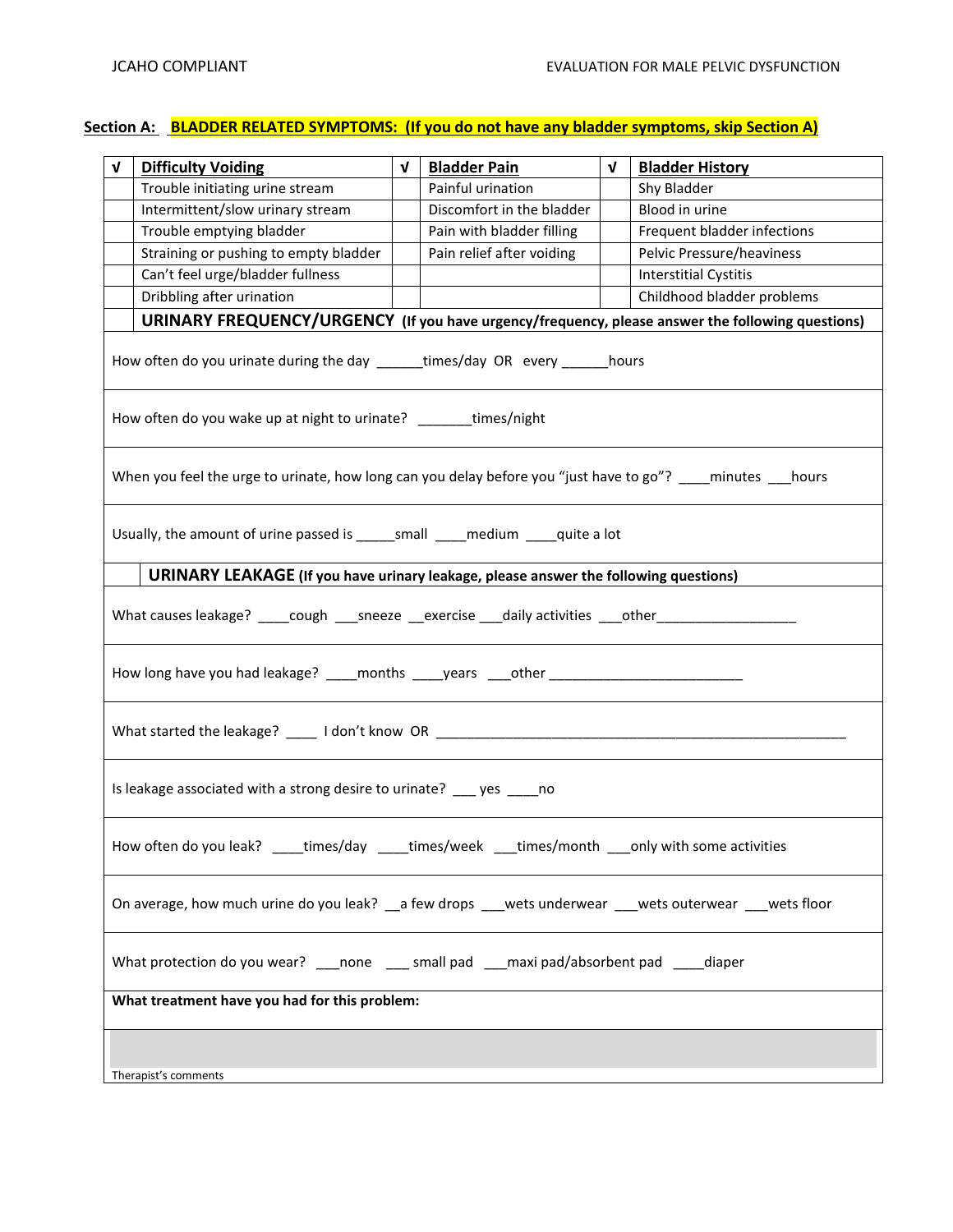# **Section B: BOWEL RELATED SYMPTOMS: (If you do not have any bowel symptoms, skip Section B)**

| V                                                                                                    | <b>Voiding Difficulty</b>                                                                                                      | $\mathbf{v}$ | Pain                         | $\mathbf{v}$ | <b>Bowel History</b>                 |
|------------------------------------------------------------------------------------------------------|--------------------------------------------------------------------------------------------------------------------------------|--------------|------------------------------|--------------|--------------------------------------|
|                                                                                                      | Constipation                                                                                                                   |              | <b>Bowel Discomfort/pain</b> |              | Falling out of the bowel (rectocele) |
|                                                                                                      | Diarrhea                                                                                                                       |              | Pain with defecation         |              | Pelvic Pressure/heaviness            |
|                                                                                                      | Straining to empty bowels                                                                                                      |              |                              |              | Irritable bowel syndrome             |
|                                                                                                      | Trouble feeling bowel fullness                                                                                                 |              |                              |              | <b>Diverticulitis</b>                |
|                                                                                                      | Trouble feeling urge to move bowels                                                                                            |              |                              |              | Childhood bowel problems             |
|                                                                                                      | Can't empty bowels fully                                                                                                       |              |                              |              |                                      |
|                                                                                                      | <b>BOWEL FREQUENCY/URGENCY/CONSTIPATION</b>                                                                                    |              |                              |              |                                      |
|                                                                                                      | How often do you have a bowel movement? ______times/day OR ____times/week OR ___ other ___ _________                           |              |                              |              |                                      |
|                                                                                                      | When you feel the urge to have a bowel movement, how long can you delay before you go? ____minutes ___hours<br>____ not at all |              |                              |              |                                      |
|                                                                                                      | Usually, the stool is ___hard/pellets ___thin/pencil like ___firm/like banana ___soft like peanut butter ____watery            |              |                              |              |                                      |
|                                                                                                      |                                                                                                                                |              |                              |              |                                      |
|                                                                                                      | How long have you had this problem? ____months ____years ____other _________________________________                           |              |                              |              |                                      |
|                                                                                                      | LEAKAGE OF STOOL OR LEAKAGE OF GAS (If you have bowel or gas leakage, please answer the following<br>questions)                |              |                              |              |                                      |
|                                                                                                      | Is leakage associated with a strong desire to have a bowel movement? ___ yes ____ no                                           |              |                              |              |                                      |
|                                                                                                      | How often do you leak? ____times/day ____times/week ___times/month ___only with some activities                                |              |                              |              |                                      |
|                                                                                                      | On average, how much stool do you leak? __stain underwear ___small amount in underwear ___ complete emptying                   |              |                              |              |                                      |
|                                                                                                      | What protection do you wear? ____ none _____ small pad ___maxi pad/absorbent pad ____diaper                                    |              |                              |              |                                      |
| How long have you had this problem? ____months ____years ____other _________________________________ |                                                                                                                                |              |                              |              |                                      |
|                                                                                                      |                                                                                                                                |              |                              |              |                                      |
|                                                                                                      | What treatment have you had for this problem:                                                                                  |              |                              |              |                                      |
|                                                                                                      |                                                                                                                                |              |                              |              |                                      |
|                                                                                                      | Therapist's comments                                                                                                           |              |                              |              |                                      |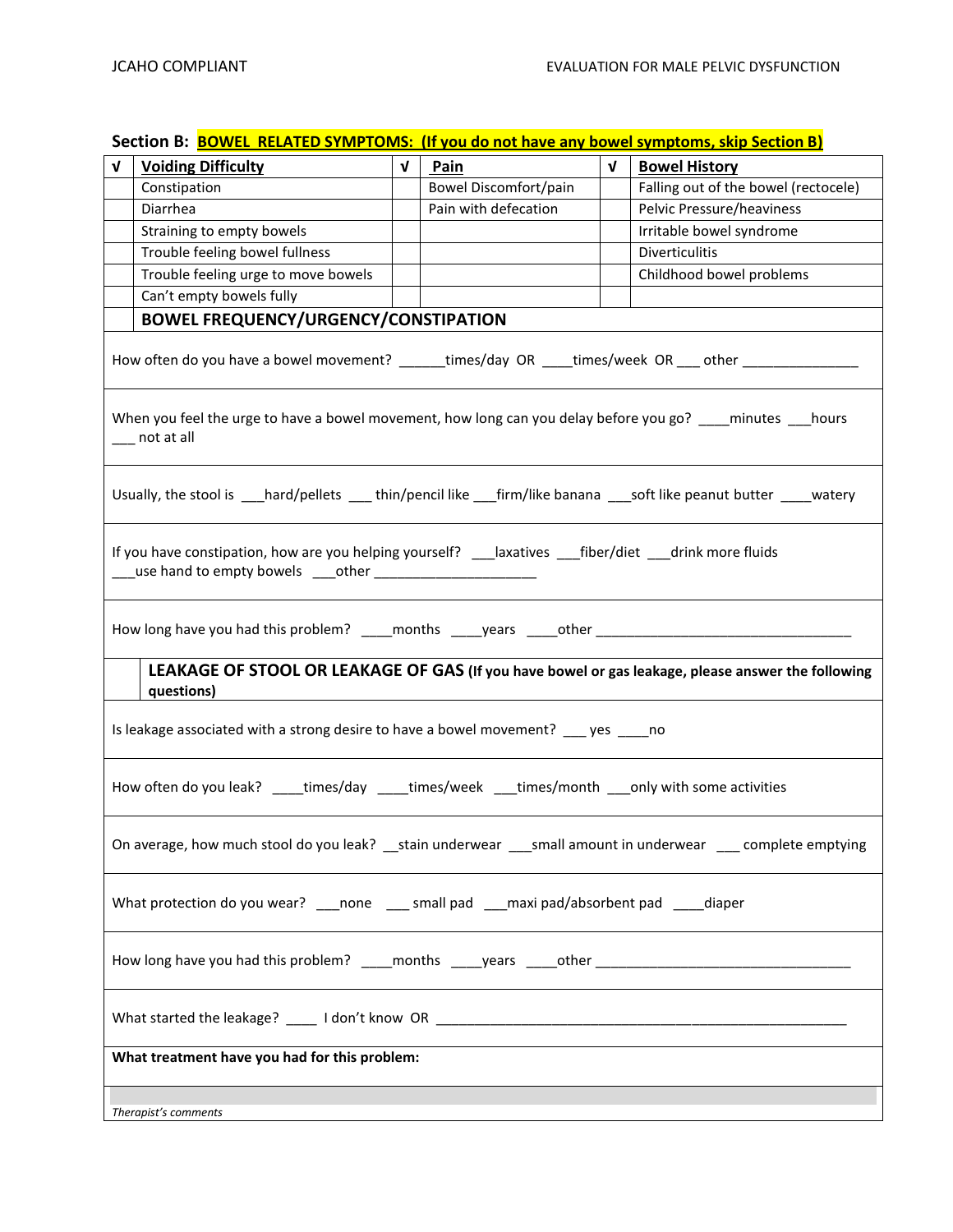# **Section C: PELVIC PAIN RELATED SYMPTOMS: (If you do not have pain symptoms, skip Section C)**

| $\mathbf v$ | <b>SEXUAL SYMPTOMS</b>                                                                                                                                | $\mathbf{v}$ | <b>PELVIC DISCOMFORT</b>         | $\mathbf v$ |                                   |  |  |  |  |
|-------------|-------------------------------------------------------------------------------------------------------------------------------------------------------|--------------|----------------------------------|-------------|-----------------------------------|--|--|--|--|
|             | Pain/discomfort with sexual activity                                                                                                                  |              | Pudendal Neuralgia               |             | Pain in tailbone                  |  |  |  |  |
|             | Painful ejaculation                                                                                                                                   |              | <b>Pudendal Nerve Entrapment</b> |             | Pain in low back/sacro iliac pain |  |  |  |  |
|             | Erectile discomfort                                                                                                                                   |              | Scrotal pain/numbness            |             | Pelvic Pain                       |  |  |  |  |
|             | Post ejaculatory pain                                                                                                                                 |              | Penile pain/numbness             |             | Burning in perineal area          |  |  |  |  |
|             | Numbness/tingling in perineal area                                                                                                                    |              | Rectal pain/numbness             |             | Lower Abdominal pain              |  |  |  |  |
|             |                                                                                                                                                       |              |                                  |             |                                   |  |  |  |  |
|             | <b>SEXUAL PAIN/DISCOMFORT</b>                                                                                                                         |              |                                  |             |                                   |  |  |  |  |
|             | Please check the statement that best describes your current level of sexual activity                                                                  |              |                                  |             |                                   |  |  |  |  |
|             | __ sexually active without any discomfort<br>__ Pain with intercourse but able to complete coitus                                                     |              |                                  |             |                                   |  |  |  |  |
|             | Pain with intercourse prevents completion of coitus ____Pain with intercourse prevents any attempt at coitus                                          |              |                                  |             |                                   |  |  |  |  |
|             | Not sexually active due to not being in a relationship at this time ___Not sexually active for other reasons                                          |              |                                  |             |                                   |  |  |  |  |
|             | __ Lack sexual desire/no interest in sex                                                                                                              |              |                                  |             |                                   |  |  |  |  |
|             | How long have you had pain/discomfort? ____ months ____ years                                                                                         |              |                                  |             |                                   |  |  |  |  |
|             | On a scale of 0-10 (with 10 being the worst possible pain) rate the pain: $\frac{1}{2}$ 10 at its worst $\frac{1}{2}$ 10 at best $\frac{1}{2}$ 10 now |              |                                  |             |                                   |  |  |  |  |
|             | Describe the pain _____burning ____stinging ____unbearable ____Other _______________________________                                                  |              |                                  |             |                                   |  |  |  |  |
|             | OTHER PERINEAL PAIN/DISCOMFORT (Check all the statements that describe your symptoms)                                                                 |              |                                  |             |                                   |  |  |  |  |
|             | I have pain/discomfort with the following:                                                                                                            |              |                                  |             |                                   |  |  |  |  |
|             | friction with underwear ___wearing tight pants ___pain with sitting ____ partner/self manual stimulation                                              |              |                                  |             |                                   |  |  |  |  |
|             | when I am stressed/anxious pain seems worse                                                                                                           |              | other:                           |             |                                   |  |  |  |  |
|             | What treatment have you had for this problem:                                                                                                         |              |                                  |             |                                   |  |  |  |  |
|             |                                                                                                                                                       |              |                                  |             |                                   |  |  |  |  |
|             |                                                                                                                                                       |              |                                  |             |                                   |  |  |  |  |
|             |                                                                                                                                                       |              |                                  |             |                                   |  |  |  |  |
|             |                                                                                                                                                       |              |                                  |             |                                   |  |  |  |  |
|             |                                                                                                                                                       |              |                                  |             |                                   |  |  |  |  |
|             |                                                                                                                                                       |              |                                  |             |                                   |  |  |  |  |
|             |                                                                                                                                                       |              |                                  |             |                                   |  |  |  |  |
|             |                                                                                                                                                       |              |                                  |             |                                   |  |  |  |  |
|             | Therapist's comments                                                                                                                                  |              |                                  |             |                                   |  |  |  |  |